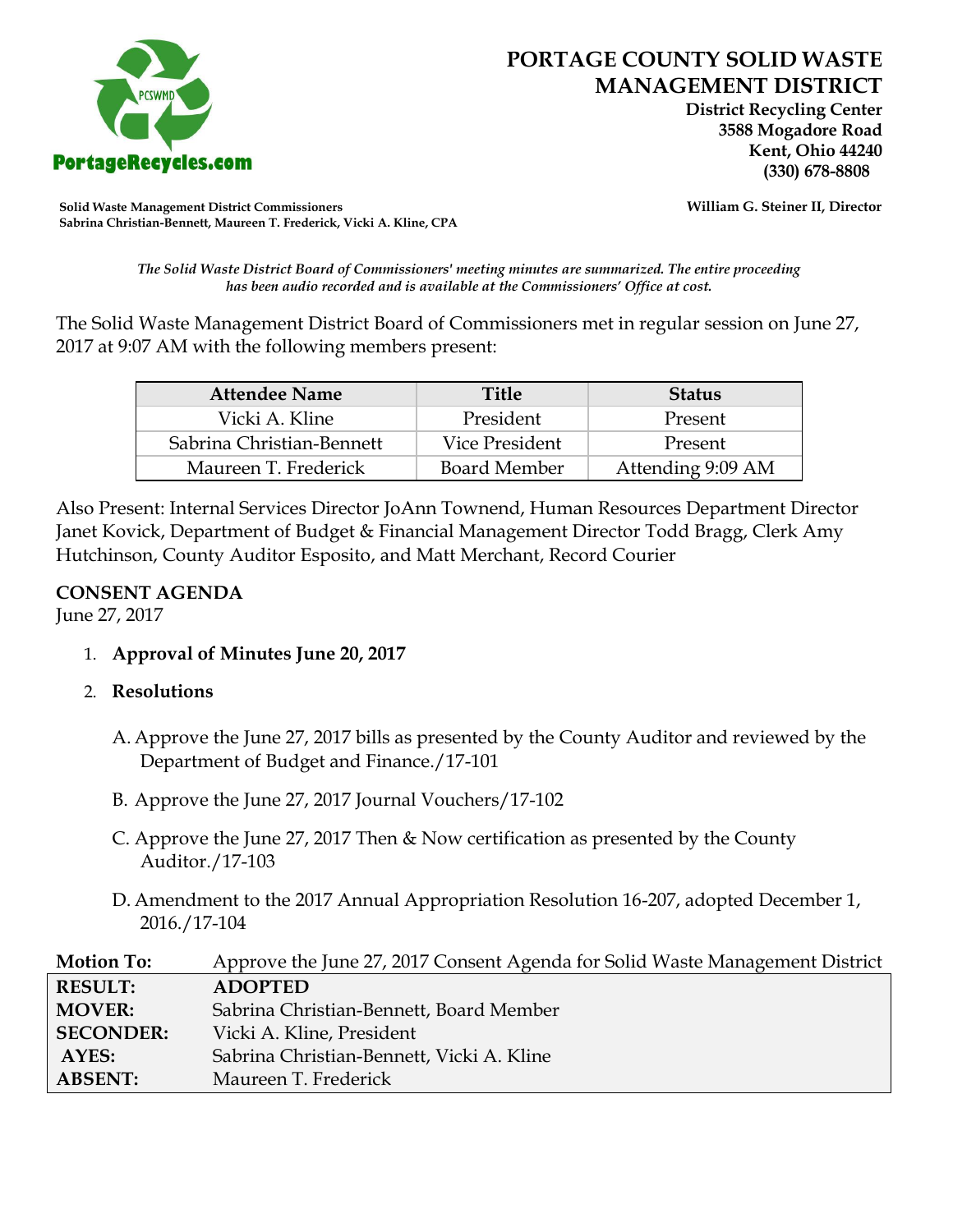## **RESOLUTION NO. 17-101 - RE: BILLS APPROVED AND CERTIFIED TO THE PORTAGE COUNTY AUDITOR FOR PAYMENT.**

It was moved by Sabrina Christian-Bennett, seconded by Vicki A. Kline that the following resolution be adopted:

- **RESOLVED,** that the bills were approved and certified to the County Auditor for payment, contingent upon the review of the Portage County Department of Budget and Financial Management, Department of Internal Services or other designee on June 27, 2017 in the total payment amount of **\$19,001.06 for Funds 8300-8399** as set forth in the Accounts Payable Warrant Report on file in the office of the Portage County Auditor; and be it further
- **RESOLVED,** that the District Board of Commissioners finds and determines that all formal actions of this Board concerning and relating to the adoption of this resolution were taken in an open meeting of this Board and that all deliberations of this Board that resulted in those formal actions were in meeting open to the public in compliance with the law including Section 121.22 of the Ohio Revised Code.

Roll call vote as follows:

| Vicki A. Kline, Yea;         | Sabrina Christian-Bennett, Yea; |        |     | Maureen T. Frederick, Absent;                          |
|------------------------------|---------------------------------|--------|-----|--------------------------------------------------------|
| <b>RESOLUTION NO. 17-102</b> |                                 | $\sim$ | RE: | <b>APPROVAL OF JOURNAL</b><br><b>VOUCHERS/ENTRIES.</b> |

It was moved by Sabrina Christian-Bennett, seconded by Vicki A. Kline that the following Resolution be adopted:

- **WHEREAS,** the Ohio Revised Code requires that warrants be approved by the District Board of Commissioners for the Portage County Solid Waste Management District prior to their issuance, and
- **WHEREAS,** there are other similar financial transactions defined as journal vouchers/entries that are dissimilar in that they are used to pay for charges for services from one county department and/or fund to another department and/or fund and thus are processed in lieu of issuing a warrant, and
- **WHEREAS,** the Journal Vouchers/Entries are submitted by the Solid Waste Management District Director for review by the District Board of Commissioners; now therefore be it

| $\mathbf{I}$<br>(16)<br>,<br>, , |  | $\Lambda$<br>$\mathbf{A}$ |
|----------------------------------|--|---------------------------|
|----------------------------------|--|---------------------------|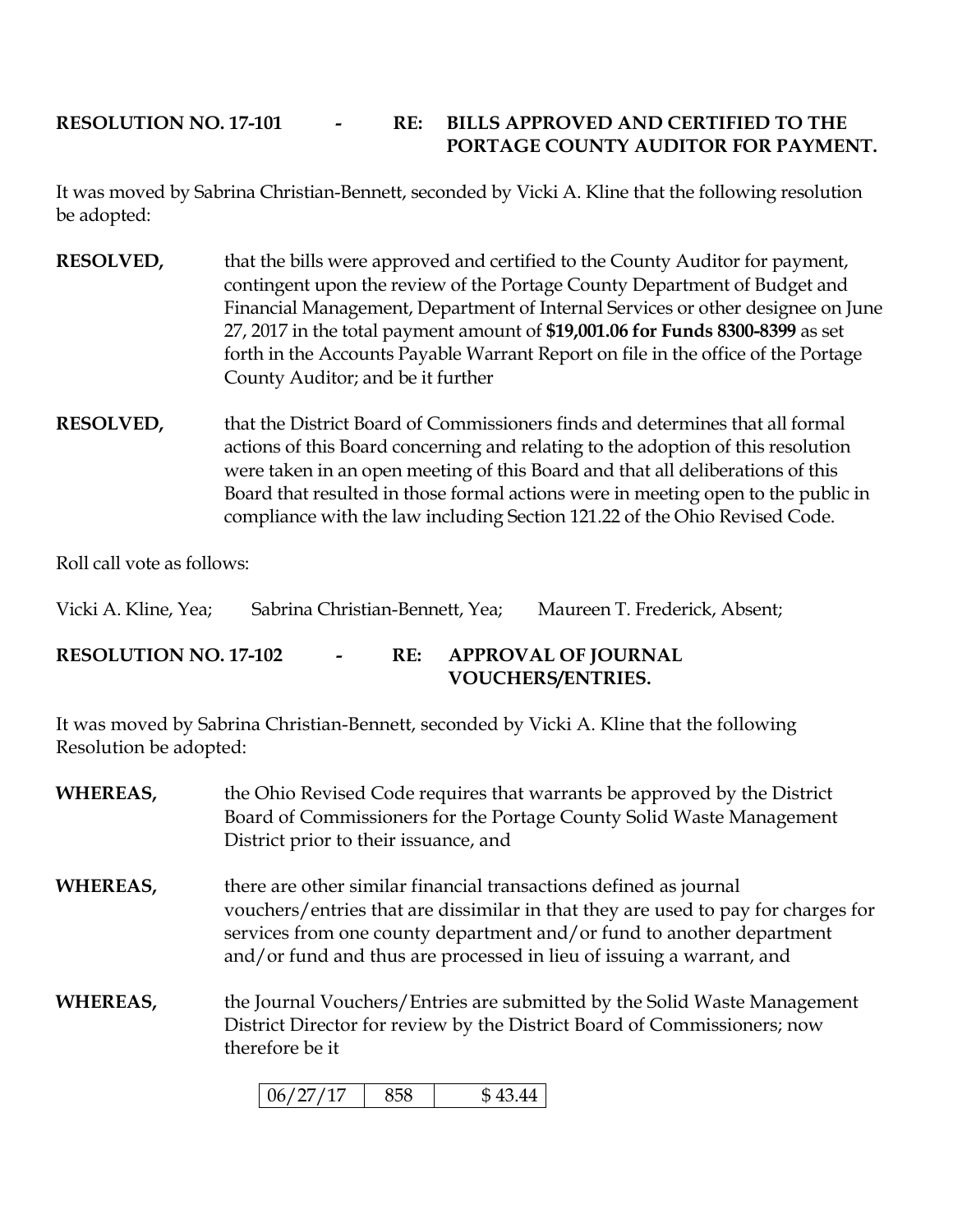| 06/27/17 | 761 | 71.41    |
|----------|-----|----------|
|          |     |          |
| Total    |     | \$114.85 |

**RESOLVED,** that the District Board of Commissioners approves the attached Journal Vouchers/Entries, and be it further

**RESOLVED,** that the District Board of Commissioners finds and determines that all formal actions of this Board concerning and relating to the adoption of this resolution were taken in an open meeting of this Board and that all deliberations of this Board that resulted in those formal actions were in meeting open to the public in compliance with the law including Section 121.22 of the Ohio Revised Code.

Roll call vote as follows:

Vicki Kline, Yea; Sabrina Christian-Bennett, Yea; Maureen T. Frederick, Absent;

#### **RESOLUTION NO. 17-103**

This resolution was inadvertently omitted. This is for numbering purposes only.

## **RESOLUTION NO. 17-104 - RE: AMENDMENT TO THE 2017 ANNUAL APPROPRIATION RESOLUTION NO 16-207 ADOPTED DECEMBER 1, 2016**

It was moved by Sabrina Christian-Bennett, seconded by Vicki A. Kline that the following resolution be adopted:

**RESOLVED,**that it has become necessary to amend the 2017 Annual Appropriation in the amounts and for the purposes set forth in the enumeration shown below as reviewed and recommended by the Director of the Dept. of Budget & Financial Management:

| Increase          |                | Decrease                               |                        |                     |
|-------------------|----------------|----------------------------------------|------------------------|---------------------|
|                   |                | Solid Waste General Admin              |                        |                     |
| <b>Fund: 8300</b> |                |                                        |                        |                     |
|                   | 901            | <b>Solid Waste Management District</b> |                        |                     |
|                   | 83004          |                                        | \$175,000.00           | \$0.00              |
|                   | 83005<br>83009 |                                        | \$120,000.00<br>\$0.00 | \$0.00<br>\$295,000 |
|                   |                | <b>MEMO TOTAL</b>                      | \$295,000              | \$295,000           |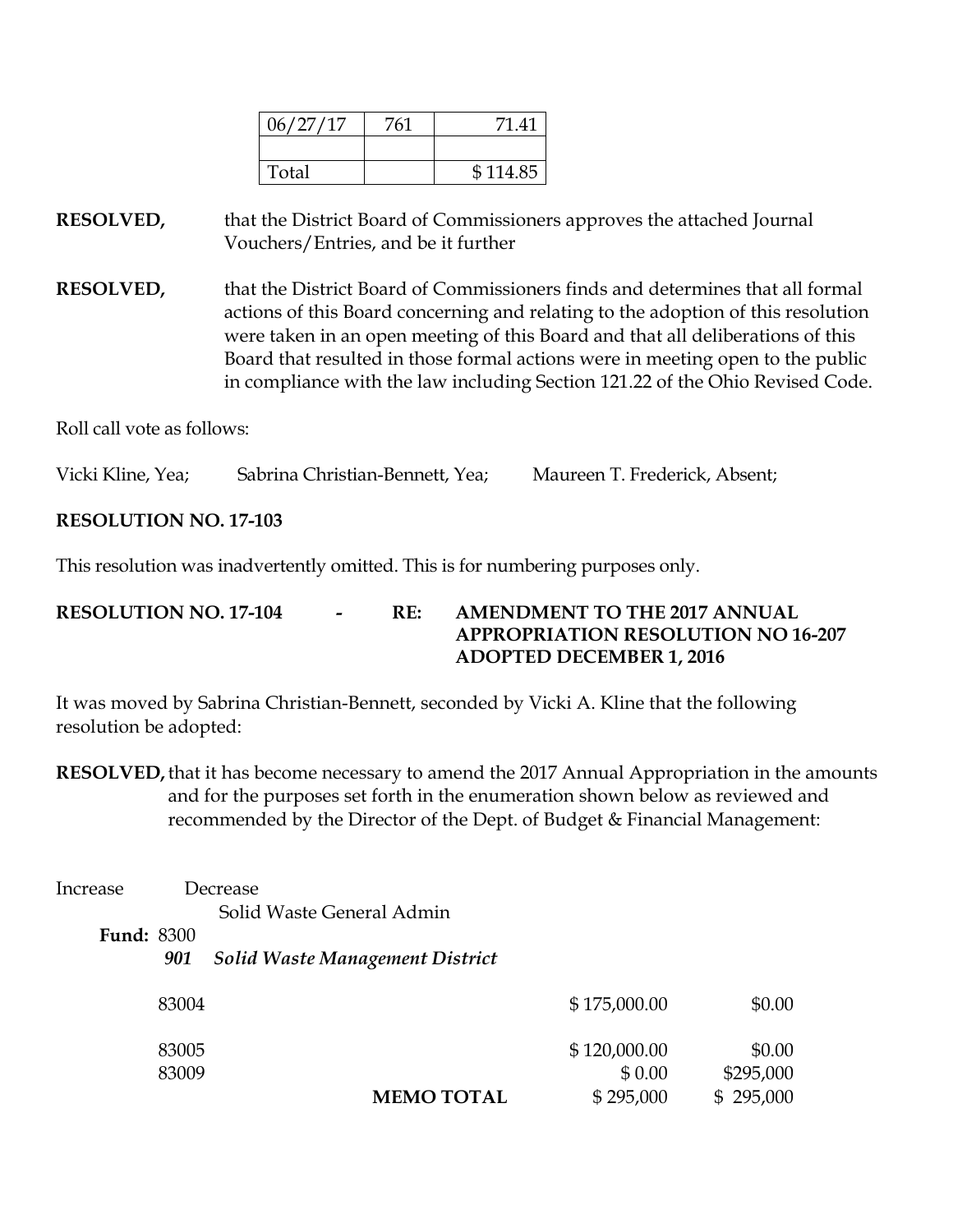Note: Grant match and Claims

; and be it further

- **RESOLVED,**that the notes of explanation in this resolution are for informational purposes only and are not intended to restrict the expenditure of those appropriated funds to any single purpose. Such funds are for the use of all expenditures that are lawful under the approved appropriation; and be it further
- **RESOLVED,**that a certified copy of this resolution be filed with the County Auditor; and be it further
- **RESOLVED,**that the Board of District Commissioners finds and determines that all formal actions of this Board concerning and relating to the adoption of this resolution were taken in an open meeting of this Board and that all deliberations of this Board that resulted in those formal actions were in meeting open to the public in compliance with the law including Section 121.22 of the Ohio Revised Code.

Roll call vote as follows:

Vicki A. Kline, Yea; Sabrina Christian-Bennett, Yea; Maureen T. Frederick, Absent;

#### **REGULAR AGENDA**

June 27, 2017

Director Bragg distributed the Solid Waste Management District's proposed tax budget for Board review and display. The Public Hearing is scheduled for July 11, 2017 at 1:40 PM. Both Director Steiner and Director Roberts have received copies of the budget.

Director Bragg reported the City of Streetsboro had a meeting last night and they may be reissuing the Request for Proposals; regardless of how it plays out, the District will be providing service for a little longer under the existing contract.

Commissioner Frederick asked how this will affect the funding stream in the sense of the new trucks and Director Bragg explained the District has not purchased any trucks, but did receive the loan. The District would only be responsible for payment only on the funding used and there's no penalty for not using it or paying off early.

#### **1. Discussion**

A. Rootstown Township: A proposed amendment to the original agreement is being presented today for Board review./The Board agreed to the amendment as presented.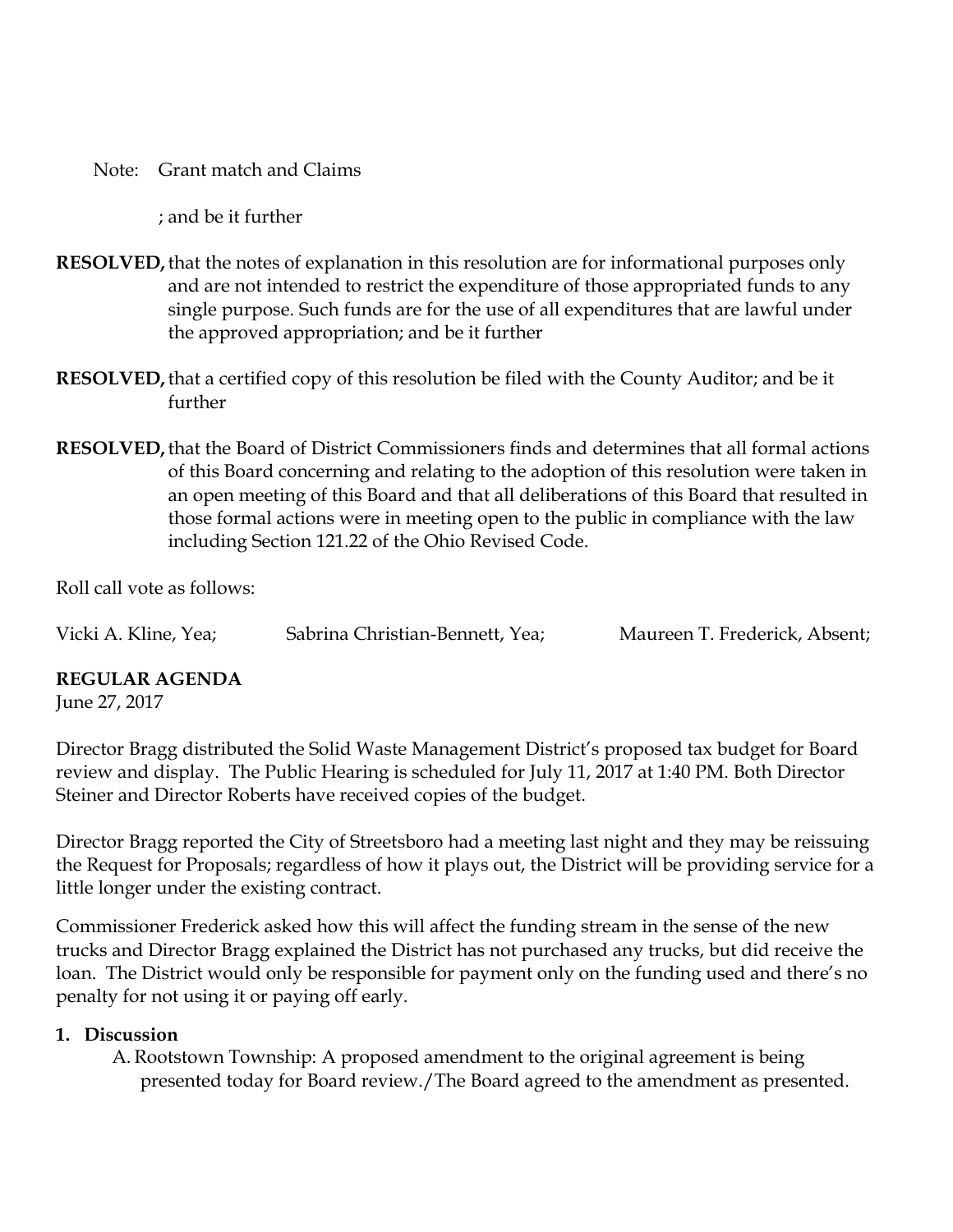- 9.4 District Billings to Residential Units The District will assess fees on an annual basis through the real property tax billing by the Portage County Auditor.
- 9.3 District Billings to Residential Units

The District will assess fees on an annual basis, within the first quarter, for the period from January  $1<sup>st</sup>$  to December  $31<sup>st</sup>$  of the previous year, through real property tax billing by the Portage County Auditor. A billing notice will be mailed to each property owner with the dollar amount being assessed. Included on the billing notice will be instructions on how and where a property owner can pay the bill separately from property tax billing, if desired. The rate to be charged to each single family resident property owner for the first year will be \$2.25 per month. Senior citizens that are currently receiving the Homestead Exemption from the Portage County Auditor's office will be charged \$2.00 per month.

9.7 Billing: Failure to Remit Fees

This section is eliminated in its entirety.

# **Recycling Fees:**

The Board requested and the Department of Budget & Financial Management has honored the fact that individuals are still able to come in and pay ahead for their recycling, but when that happens, the Department of Budget & Financial Management is trying to track who has paid ahead and who has not.

Home owners will see a separate line on their tax bills for recycling, but will also see a charge of 2½% from the County Auditor, which she charges in order to place additional language on the tax duplicate. The reason for putting the recycling charges on the tax duplicate is because the County spends \$17,000 in postage, plus check processing costs. If the Board puts the charges on the tax bill without the ability to pay ahead, it's done once a year and included with the parcels that have houses. For most communities, the cost is about \$36.00/year.

The Board agreed to consider placing the recycling charges on the tax duplicate in 2018.

Commissioner Christian-Bennett commented that she received an e-mail from Mayor Broska (City of Streetsboro) indicating Solid Waste Management District is over promising and under delivering by guaranteeing seniors a fixed rate for recycling at \$2.10/week for six years and Commissioner Christian-Bennett is unsure how the District can fluctuate from contract to contract. Commissioner Christian-Bennett also inquired whether the Board received a per price cost breakdown and Director Bragg will get the information to the Board.